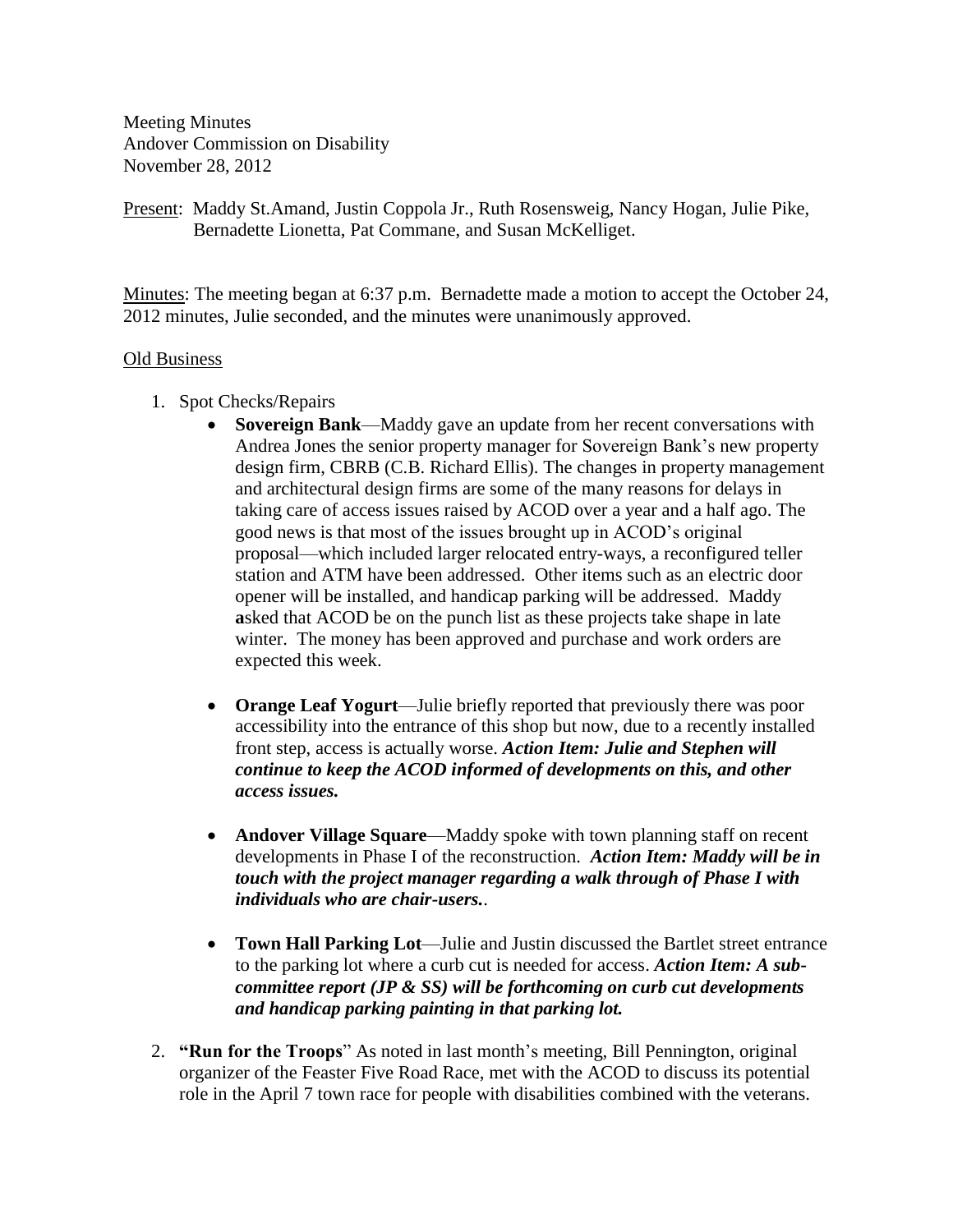The race itself is in the beginning stages of organization and there was general concern about the disability aspect of the race taking place this year. The concept of a "run and roll" race (wheel chairs involved) is one that needs more "fleshing out" and Julie reported meeting with Bill's staff to get a better idea of what role, if any, ACOD would play. *Action Item: Bernadette volunteered to contact Bill to suggest offering him a consultation session or non-ACOD planning meeting regarding ACOD's role. Julie and Pat and possibly Jade will attend the meeting.*

## New Business

- 1. **Very Special Arts (VSA**) –Nancy gave an overview of this non-profit organization which falls within the State Organization on Arts and Disability. This organization promotes access to the arts for people with all sorts of disabilities. Discussion followed about how this organization might be a potential resource for in-town "inclusive audience experiences" such as providing interpreter services for the hearing impaired. *Bernadette will take information regarding VSA to the Director of Student Services and possibly to heads of music departments in the town's schools.* Maddy encouraged ACOD members to get on the VSA online distribution list.
- 2. **Meeting with Ed Ataide (Library Entrance renovation**) Maddy reported that Ruth, Justin, Jade and she met with Ed Ataide about the library curb cut into the parking lot where Jade fell on the ramp due in part to the curb cut itself and poor lighting. Maddy was happy to report that agreement was reached; additional lighting was installed; and an additional curved railing was installed to direct the flow of traffic. *Action Item: Ruth, Jade, and Justin will write a letter summarizing the issues and thanking Ed for his prompt response in taking care of the improvements*.
- 3. **New England ADA Center**—Noting that it is so much easier to catch ADA issues in building planning stages, Maddy encouraged members to attend an upcoming workshop on reading architectural plans. There are potentially 20 open spots at this event, and Maddy took a quick poll to see who might be available to attend. The preferred date for this half day meeting is on a Thursday afternoon. *Maddy will coordinate the hosting issues of the auditorium, refreshments and set-up for this workshop to be given by the professionals at the NEADA Center.*
- 4. **Townsman article—**Julie read an article that was in the November 22, 2012 Andover Townsman which recognized three Andover Elementary students who won the New England Disability Awareness Essay Contest. Discussion followed about further recognition in the form of a letter from ACOD to the students for publication in the local press. *Julie will complete this effort.*
- *5.* **Treble Chorus Upcoming Concert—**Bernadette announced that the Treble Chorus of New England which now includes "My Own Voice"—children with disabilities who sing in their "own" chorus, will be performing at the Rogers